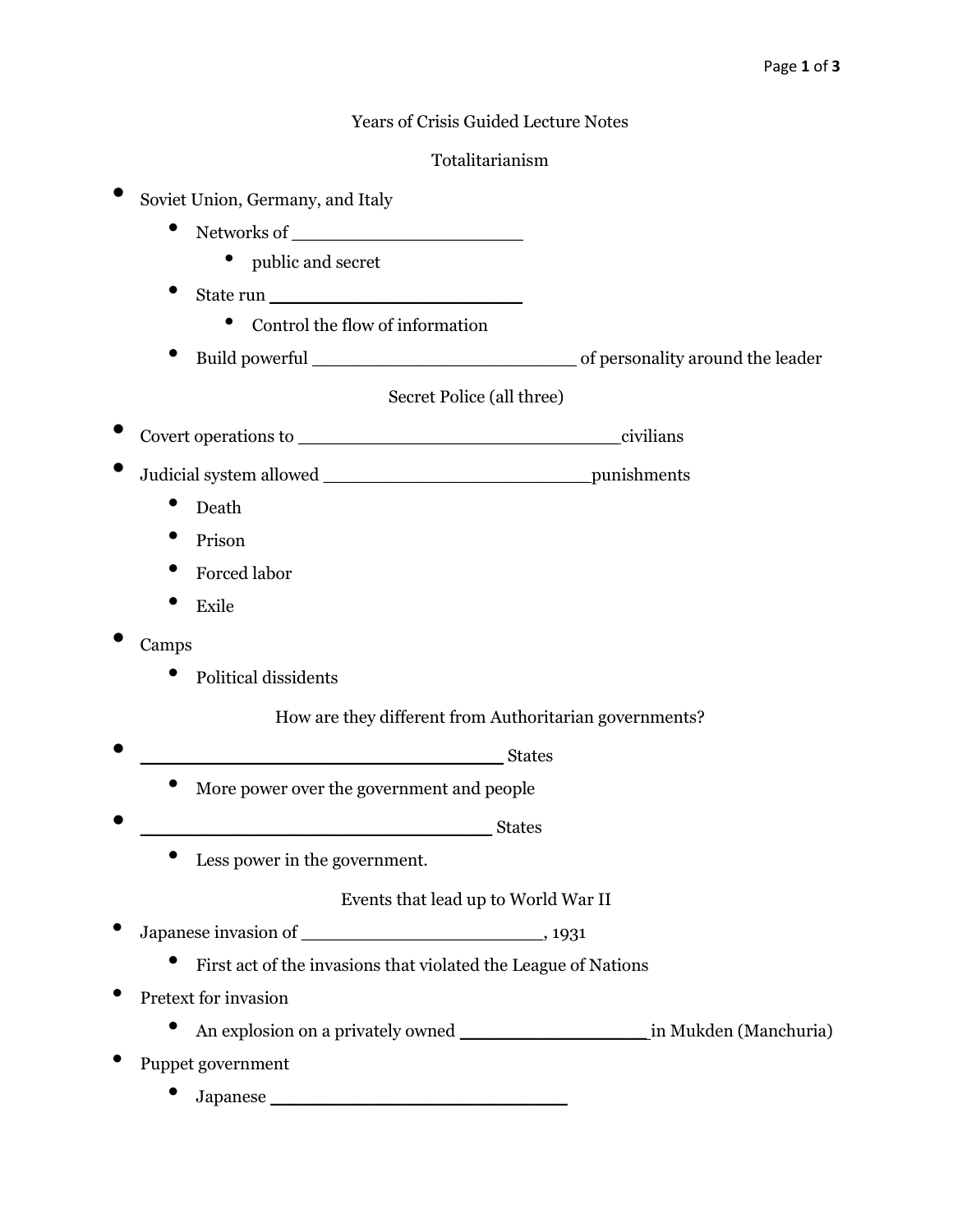- League of  $\qquad \qquad$  League of  $\qquad \qquad$ 
	- Demands Japan withdraw from Manchuria
- \_\_\_\_\_\_\_\_\_\_\_\_\_\_\_\_\_\_\_\_\_ withdraws from the League of Nations
- Encourages other world leaders to ignore the League of Nations

Italian Invasion of Ethiopia 1935: Mussolini

- Glorify himself as an \_\_\_\_\_\_\_\_\_\_\_\_\_\_\_\_\_\_\_\_\_\_\_\_\_\_\_\_ leader
- Avenged the defeat of Italy in Ethiopia, 1890's
- Haile Selassie (Emperor of Ethiopia)
	- Appealed to the League of Nations for help
		- **League** the invasion (sent no help)
		- British allowed \_\_\_\_\_\_\_\_\_\_\_ to use the Suez Canal to send more Italian troops and aid to the Italian troops in Ethiopia

Hitler 1935-1936

Announces a buildup of the German \_\_\_\_\_\_\_\_\_\_\_\_\_\_\_\_\_\_\_\_\_\_\_\_\_\_\_\_\_\_\_\_\_\_.

- Occupies the \_\_\_\_\_\_\_\_\_\_\_\_\_\_\_\_\_\_\_\_\_\_\_\_\_\_\_\_
	- Demilitarized zone between France and Germany
	- Shocks League of Nations
		- Condemn
- Britain– \_\_\_\_\_\_\_\_\_\_\_\_\_\_\_\_\_\_\_\_\_\_\_\_\_\_\_\_\_
	- Neville Chamberlain

The Spanish Civil War

- Spain
	- Republic
		- Aid from \_\_\_\_\_\_\_\_\_\_\_\_\_\_\_\_\_\_\_\_\_\_
		- Prevent the spread of Fascism
- Francisco Franco
	- **Military General**
	- Leads a revolt
	- Fascism
	- Aid from \_\_\_\_\_\_\_\_\_\_\_\_\_\_\_\_\_\_\_\_\_ and \_\_\_\_\_\_\_\_\_\_\_\_\_\_\_\_\_\_\_\_\_\_\_\_\_\_